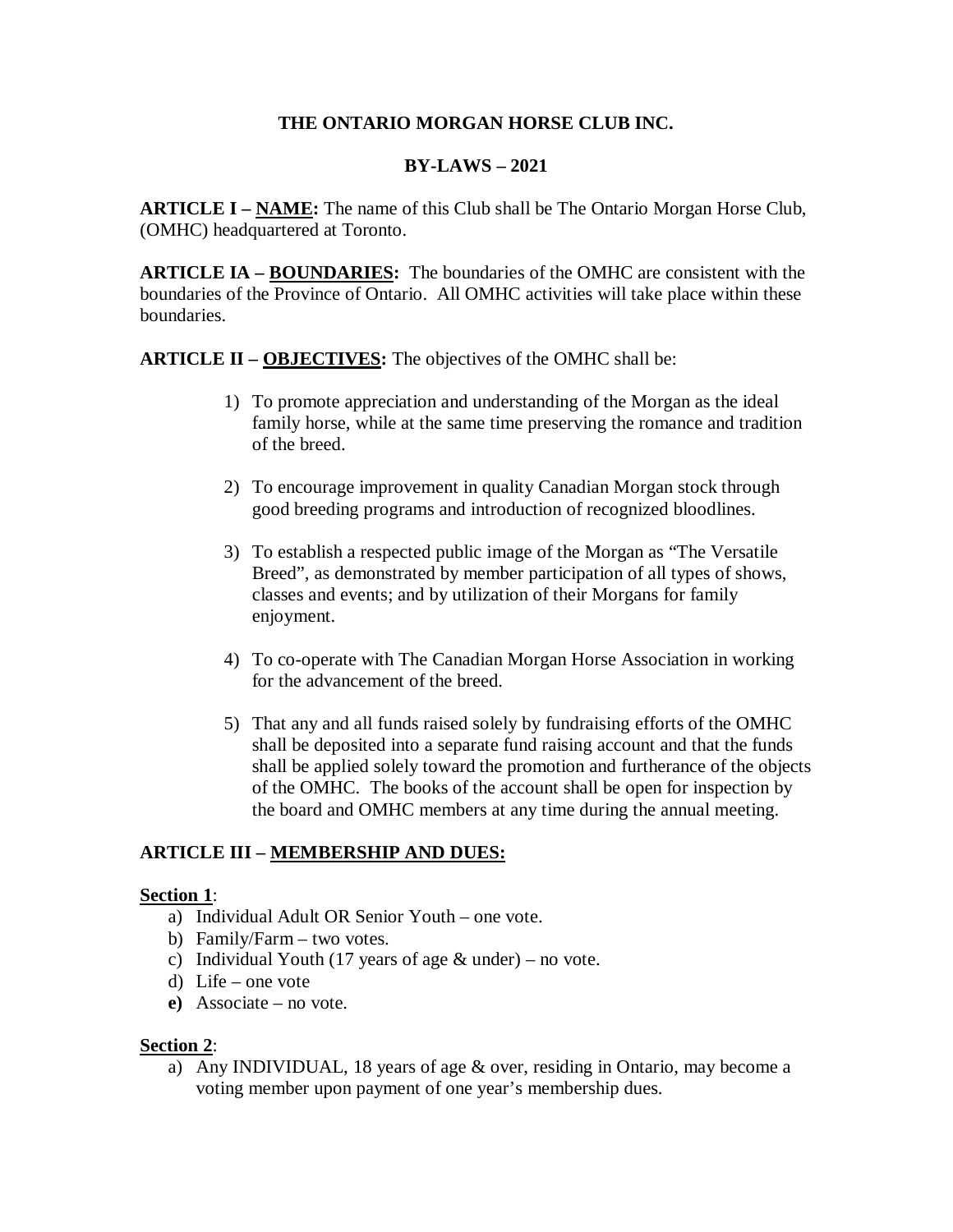**b)** Any SENIOR YOUTH, 18 to 20 years of age, residing in Ontario, may become a voting member upon payment of one year's membership dues. He/she is also considered a member of the Just-In-Tario Youth Club. However, a maximum of two Senior Youth will be allowed to hold office on the Just-In-Tario Youth Club executive at any one time.

### **Section 3**:

a) Any FAMILY/FARM, residing in Ontario, may identify two adults voting members upon payment of one year's membership dues. The YOUTH of that family of farm are automatically members of the Just-In-Tario Youth Club.

### **Section 4**:

a) Any INDIVIDUAL YOUTH, 17 years of age & under, residing in Ontario, may become a non voting member of the OMHC; And a member of the Just-In-Tario Youth Club upon payment of one year's membership dues.

# **Section 5**:

a) Any INDIVIDUAL, 18 years of age & over, may become a LIFE member upon payment of the life membership dues. A LIFE member must be a resident of Ontario at the time of registration only, and is entitled to one vote, even if they do not continue to reside in Ontario.

# **Section 6**:

a) Any INDIVIDUAL, not residing in Ontario, may become a non voting ASSOCIATE member upon payment of one year's membership dues.

### **Section 7**:

a) Annual membership fees shall be set, form time to time, by majority vote at a regular general members' meeting. Dues are payable January  $1<sup>st</sup>$  of each year. Age restrictions apply as of January  $1<sup>st</sup>$  of that year. There will be not partial fees for portions of a year.

# **ARTICLE IV – VOTING:**

### **Section 1:**

a) Each voting member shall be entitled to one vote at all regular and special meetings of the OMHC or on questionnaires circulated by the OMHC.

### **Section 2:**

a) A member may vote by proxy on a specific decision through representation by an officer or other member in good standing. A signed authorization of such representation must be presented to the Secretary of the OMHC before the opening of the meeting.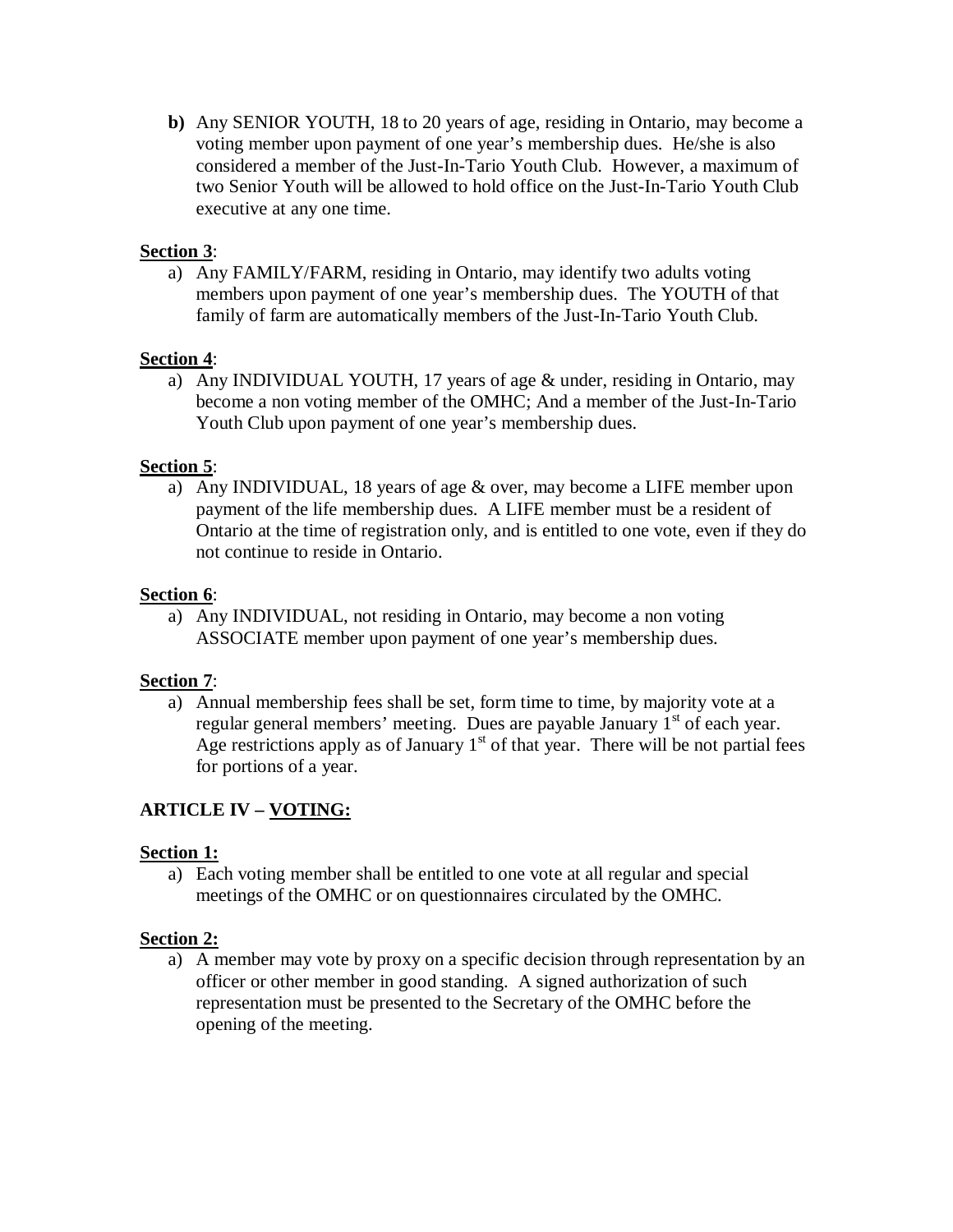# **ARTICLE V – BOARD OF DIRECTORS:**

#### **Section 1:**

- a) The Officers and Directors shall constitute the Board of the Directors of the Ontario Morgan Horse Club, (OMHC).
- b) The Board shall be responsible for general management of the OMHC and shall devise ways and means to achieve the objectives of the OMHC within the scope of these by-laws.
- c) The Board shall be responsible for the formation of OMHC policy, general progress of OMHC affairs, approving and co-ordinating of shows & events for OMHC members.
- d) An Individual that has been a OMHC member in good standing for two consecutive years can hold a position of office on the OMHC board.
- e) No more than ¼ of the OMHC board shall be comprised of non purebred registered Morgan horse owners**.**
- f) Owners of part-bred Morgans have the same rights to sit on the Board as purebred Morgans owners until such time part-bred Morgans number one-third of the Board.
- g) Only one member per household may stand on the Board of Directors.
- h) The term of office for members of the Board shall be two years. No person shall be eligible to hold the office of President for more than two consecutive terms (four years.)

#### **Section 2:**

a) The officers of the OMHC shall be: A President, A Vice President, A Secretary, and A Treasurer. The executive shall also include the Past President in an advisory capacity.

### **Section 3:**

a) Seven Directors-At-Large shall be elected by popular vote of the membership.

### **ARTICLE VI – DUTIES OF BOARD MEMBERS:**

#### **Section 1:**

a) The President shall be the Chief Co-ordinating Officer of the OMHC and when present shall preside at all meetings. The President shall perform all duties commonly associated with this office and such additional duties as the Board of Directors shall designate.

### **Section 2:**

a) The Vice President shall perform the duties of the President in his/her absence or inability to act, shall be directly responsible for OMHC activities, and shall carry out the objectives of the OMHC,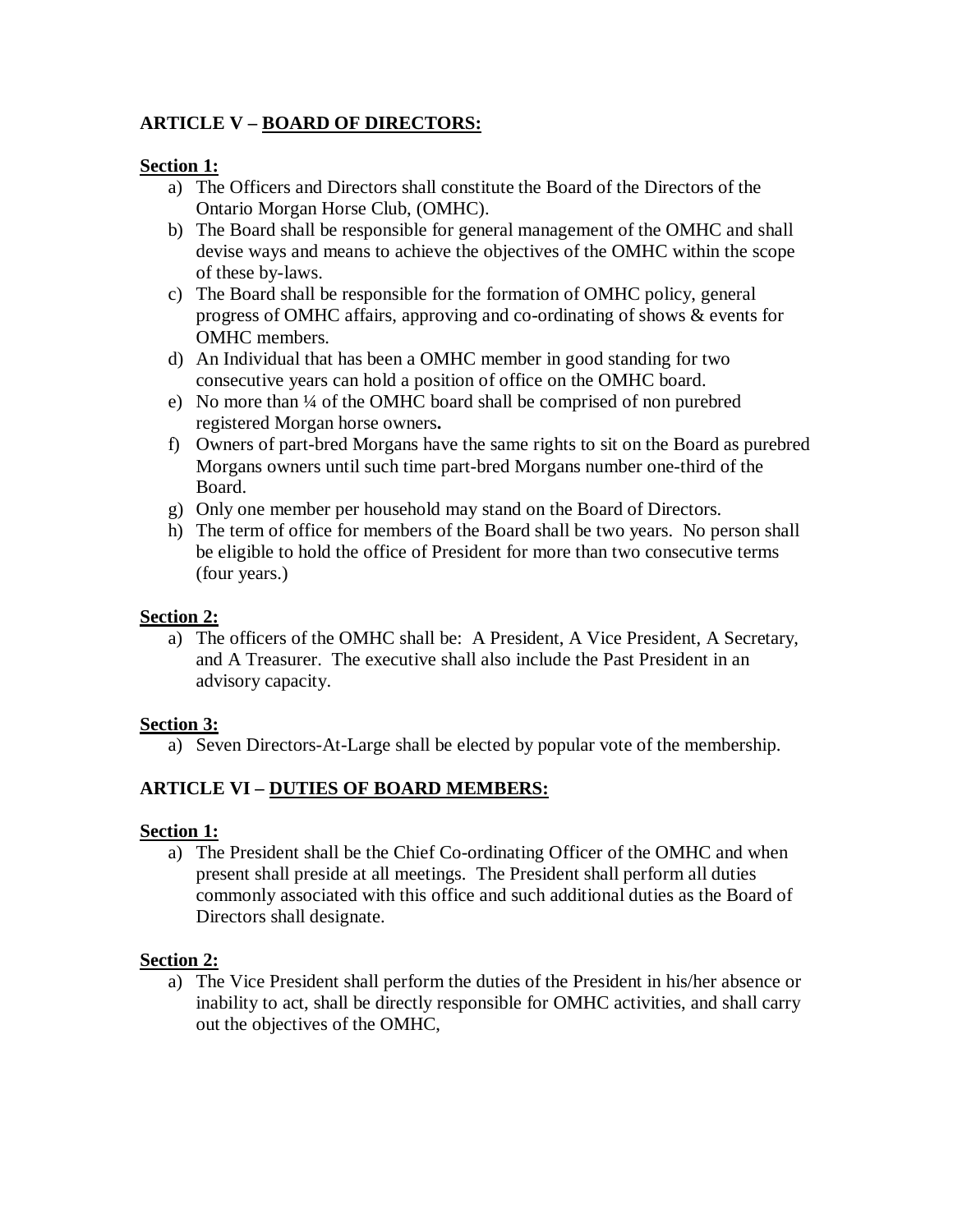### **Section 3:**

a) The Secretary shall keep accurate minutes of all meetings of the members and the Board of Directors, and shall perform such other duties as may be prescribed by the Board of Directors. The Secretary shall be responsible for general correspondence on behalf of the OMHC, and have the powers and duties commonly associated with this office.

### **Section 4:**

a) The Treasurer shall receive monies paid to the OMHC and shall be responsible for the deposit of same in the proper bank account. The Treasurer shall account for the funds of the OMHC and shall keep such records and books as may be directed by the board of Directors. A detailed report of all receipts and disbursements will be made whenever requested by the Board of Directors. The Board of Directors shall arrange for an impartial auditing of the books annually. The treasurer shall have the powers and duties commonly associated with this office and shall be responsible to ascertain that all disbursements from the OMHC funds are fully authorized before payment.

#### **Section 5:**

a) The Directors-at-Large and/or Chairpersons from the general membership shall be assigned various portfolios to meet the objectives of the OMHC (see job descriptions document)

### **ARTICLE VII – MEETINGS:**

#### **Section 1:**

a) At least three general meetings will be held annually. Special meetings may be held at any time upon the call of the President. Board of Directors meetings will be held as required.

#### **Section 2:**

a) Notice of all general meetings, stating the time and place thereof, shall be sent by mail to each member at least 14 days before the meetings.

#### **Section 3:**

a) A special meeting of the Board of Directors must be called to authorize expenditures of \$1000.00 of more, if required between regular meetings.

#### **Section 4:**

a) A quorum will be considered to be at least ten members at any general meeting; and six out of eleven at board meetings.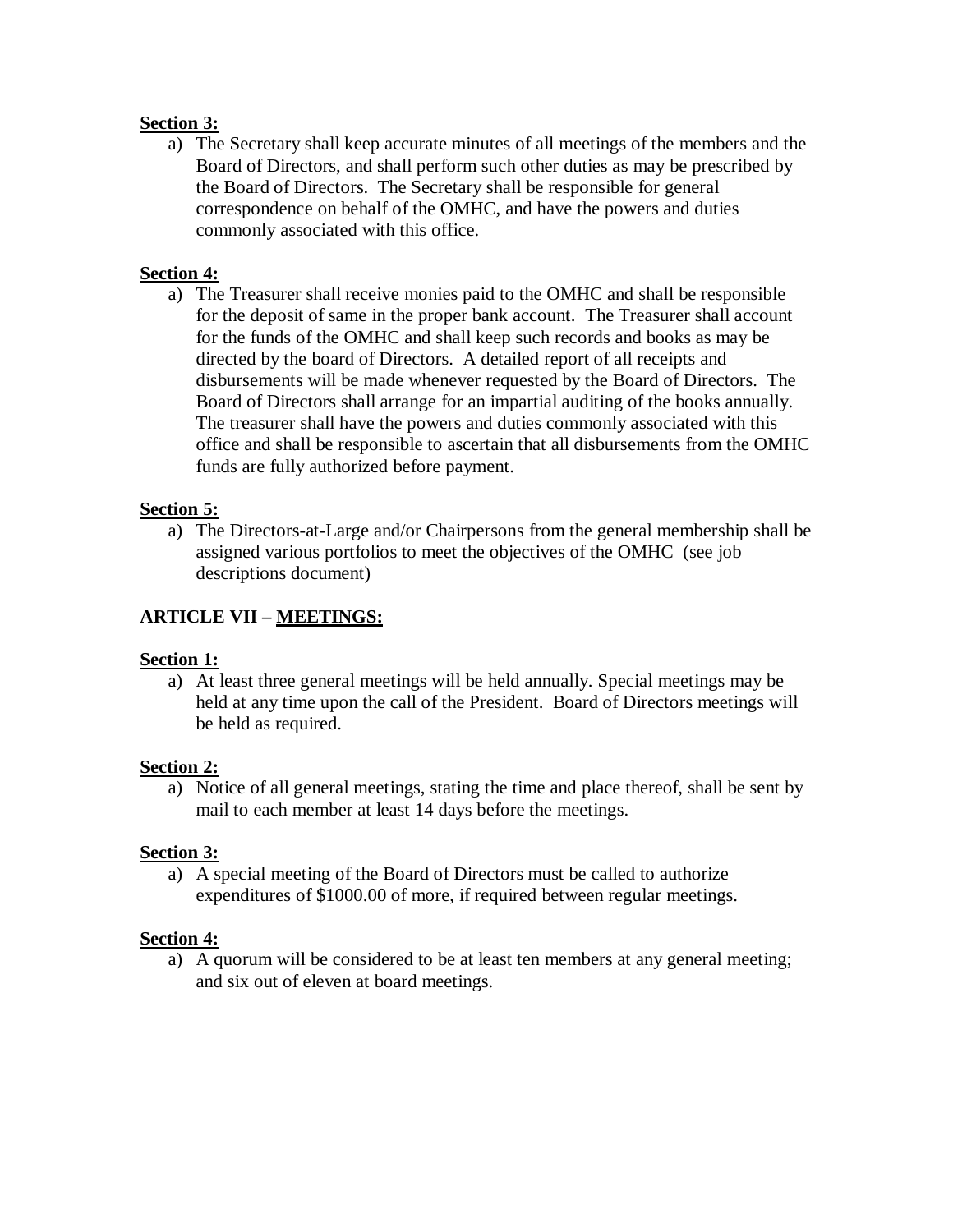# **ARTICLE VIII – VACANCIES:**

#### **Section 1:**

a) Any Officer or Director of the OMCH may resign during their term by giving written notice to the Secretary of the OMHC. Such a vacancy shall be filled by appointment of the Board of Directors until the next normal election.

### **Section 2:**

a) The members may, by majority vote, remove from office any Officer or Director. Such a vacancy shall be filled by appointment of the Board of Directors until the next normal election.

#### **Section 3:**

a) The members may, by majority vote, remove a member from a committee which has been appointed by them.

### **ARTICLE IX – AMENDMENTS:**

#### **Section 1:**

a) These by-laws may be subject to amendment or repeal by a majority vote of members after a general circulation of the requested amendment.

#### **Section 2:**

a) The Board of Directors will be obligated to give due consideration to a request for Amendment when submission is filed with the OMHC Secretary and bearing the signatures of not less than six voting members in good standing.

 $\overline{\phantom{a}}$  , which is a set of the set of the set of the set of the set of the set of the set of the set of the set of the set of the set of the set of the set of the set of the set of the set of the set of the set of th

January 26, 2006

Signature of President

Signature of Secretary

\_\_\_\_\_\_\_\_\_\_\_\_\_\_\_\_\_\_\_\_\_\_\_\_\_\_\_\_\_

Ontario Corporation Number 399383

Latest update made 2021 to include the Social Media Policy and Code Of Ethics.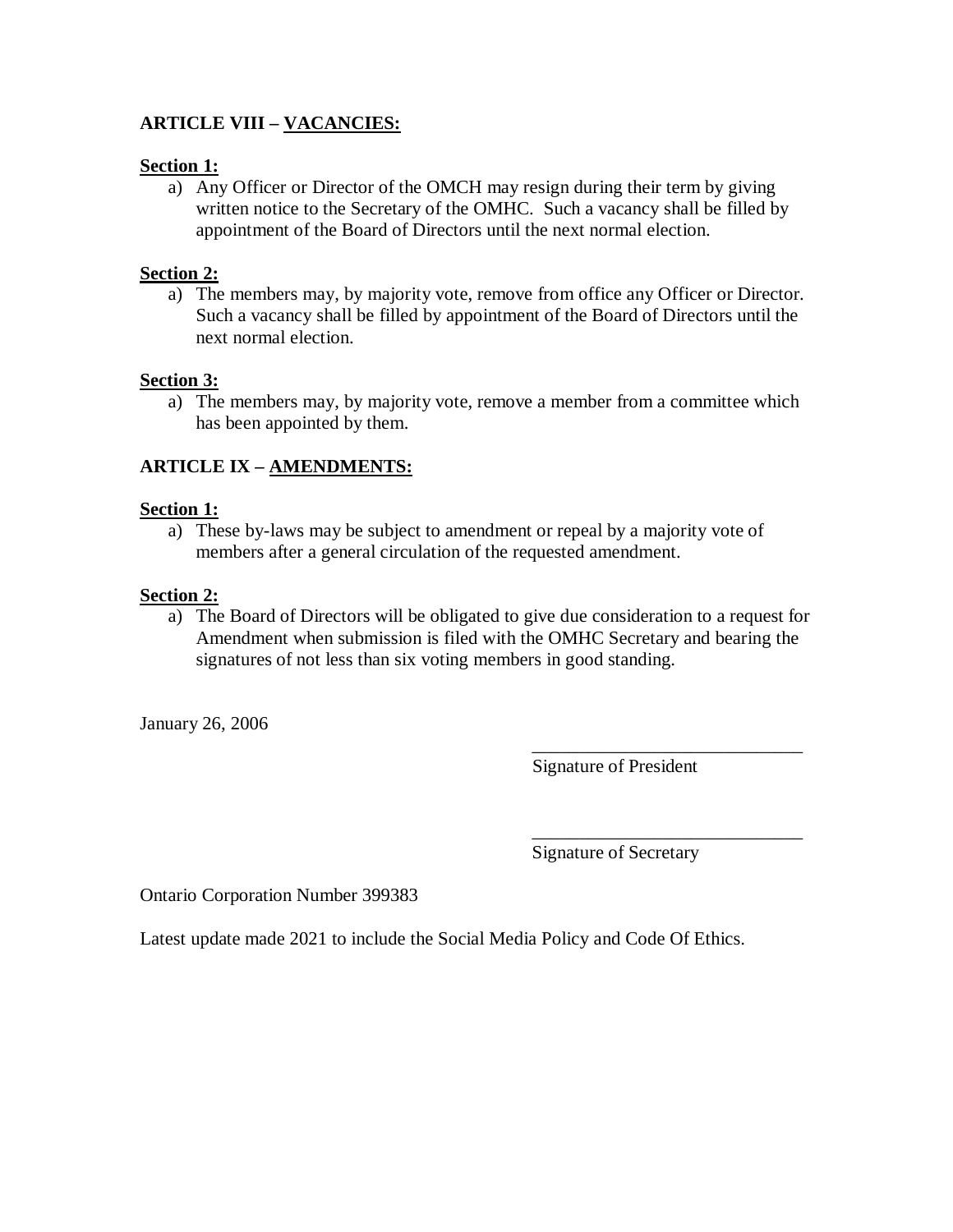### **Disclaimer:**

As an affiliate organization of the Canadian Morgan Horse Association, the Ontario Morgan Horse Club shall follow and enforce guidelines and policies put forth by the CMHA where applicable.

# **Ontario Morgan Horse Club Code Of Ethics**

## **Code of Conduct/Ethics:**

The OMHC expects that all persons will conduct themselves in an honest, forthright, ethical, and sportsmanlike manner in their relationship with each other at anytime they are involved in Morgan horse-related matters.

- 1. To ensure that the welfare of the Horse is paramount and that every animal shall always be treated humanely and with dignity, respect, and compassion.
- 2. To uphold and adhere to the highest standards of integrity, professionalism, and sportsmanship of the OMHC.
- 3. To always act professionally among members and the public in the Horse industry, avoiding any action that may reflect badly on the OMHC.
- 4. A member should issue public statements only in an objective and truthful manner
- 5. Members participating in events with their Morgans, should always act in a way that best promotes themselves, the club, and the breed.
- 6. Any member of the club running an event, fundraiser or purchasing items are expected to pay the full amount owed in a timely manner. Any person or entity with a debt outstanding for more than 60 days to the OMHC is deemed "suspended." This will include delivery of physical items or money. The membership can be reinstated if the board votes to allow it once the items or money have been delivered.

Any conduct alleged to be in violation of these Code of Ethics will be brought forward to the board and reviewed as required.

#### **Jurisdiction of the OMHC**

- 1. The Executive Board shall have the authority to hear all complaints of violation of the Code, including but not limited to complaints of misconduct of OMHC members.
- 2. Failure to renew OMHC membership or resignation of OMHC Board Position shall not be grounds for automatic dismissal or avoidance of a complaint.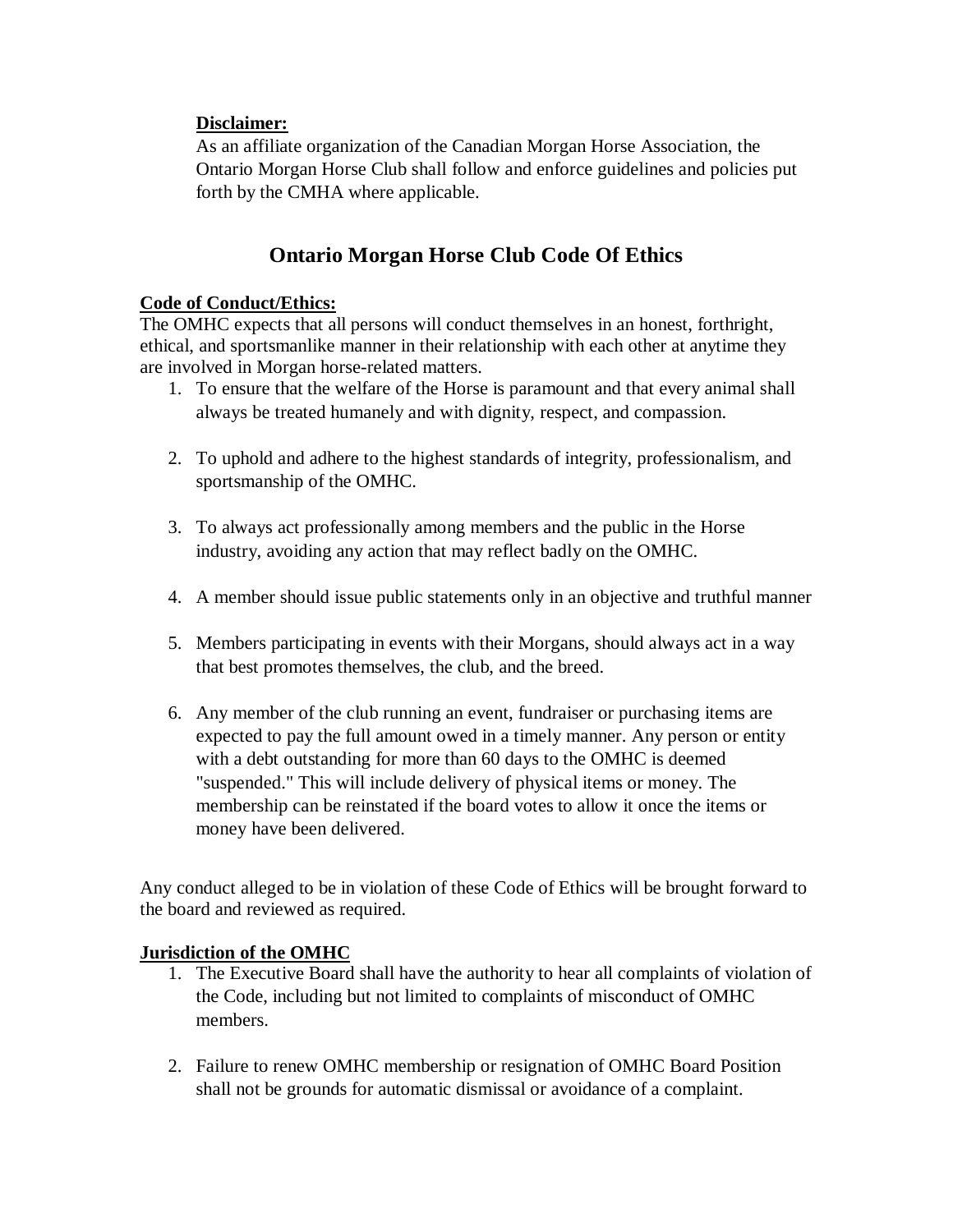3. OMHC shall not, unless there are exceptional circumstances, hear any complaints which involve:

i. Private and/or contractual disputes between two or more persons that should properly be settled by a court of law.

ii. Rule infractions at competitions or other equine events where formal protest procedures are available as a means of filing violations of misconduct but have not been used.

### **Procedures for Review**

- 1. All members of the OMHC agree to and shall be bound by this Code of Ethics during their membership in the OMHC.
- 2. Alleged infractions of the OMHC Code of Ethics, as adopted or amended, may be brought to the attention of the Executive Board by submitting the complaint and supporting documentation.
- 3. The OMHC Executive board shall interpret and enforce the OMHC Code of Ethics in matters brought before it for consideration.
- 4. If a member of the Executive Board has a business or personal conflict of interest with any of the parties to the complaint being reviewed, they will be removed from the complaint discussion and decision.
- 5. The Board of Directors may set up an Executive Committee to hear charges laid against

members. On report to the Executive Committee of a charge against any member which may result in suspension or expulsion, the charge shall be laid before a meeting of the Executive Committee and the member so charged shall have fifteen (15) days notice in writing of such meeting and shall have the right to be heard. The Executive Committee shall make its recommendations with reasons, in writing to the Board.

### **Complaints**

- 1. Complaints can be filed by individuals who are current members of the OMHC. An individual cannot join for the purposes of filing a complaint.
- 2. The complaint must contain the full name of the person or persons in possible violation and describe their relationship to the OMHC. The burden of proving all alleged violations of the Code is on the individual submitting the complaint.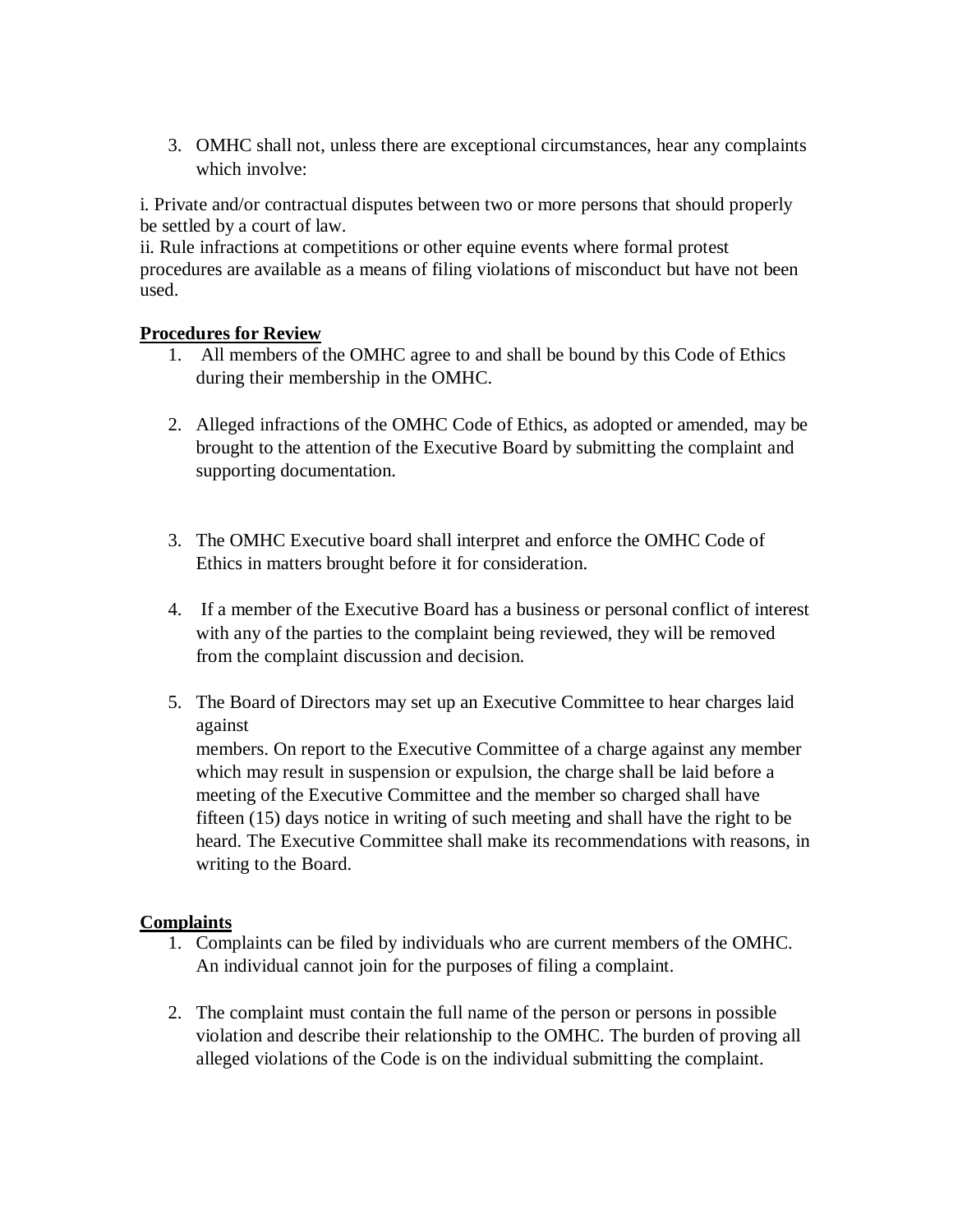- 3. The complaint must set forth with particularity of the facts, events and the location and date of the alleged infractions which the complaining party believes constitute violation of the Code.
- 4. The complaint shall name witnesses to said actions then known to the complainant.
- 5. The complaint must include supporting documentation then in the possession of the complainant.
- 6. A person who has been suspended or expelled from membership shall, after the expiration of sixty (60) days from the date of suspension or expulsion, have the right to apply to the Board of Directors for re-instatement. On such application the Board at its next meeting may by a vote of two-thirds (2/3) of the members of the Board present re-instate the person.

### **Penalties:**

If the Executive Board finds that the alleged party has violated the Code, it may impose such penalties as it deems proper, including but not limited to the following:

I. Private warning letter

- II. Denial of privileges such as Highpoint & Futurity
- III. Suspension or Expulsion of Membership

# **References for Code of Ethics**

- 1. *UPHA CODE OF ETHICS.* (2020). United Professional Horsemen's Association. <https://www.uphaonline.com/copy-of-how-to-become-a-professiona>
- 2. *CMHA Constitution.* (2018, August 16). Canadian Morgan Horse Association. <https://morganhorse.ca/constitution>
- 3. *Member Policies & Suspensions.* (2020, November 1). American Morgan Horse Association.

[https://www.morganhorse.com/membership/membership/member-policies](https://www.morganhorse.com/membership/membership/member-policies-suspensions/)[suspensions/](https://www.morganhorse.com/membership/membership/member-policies-suspensions/)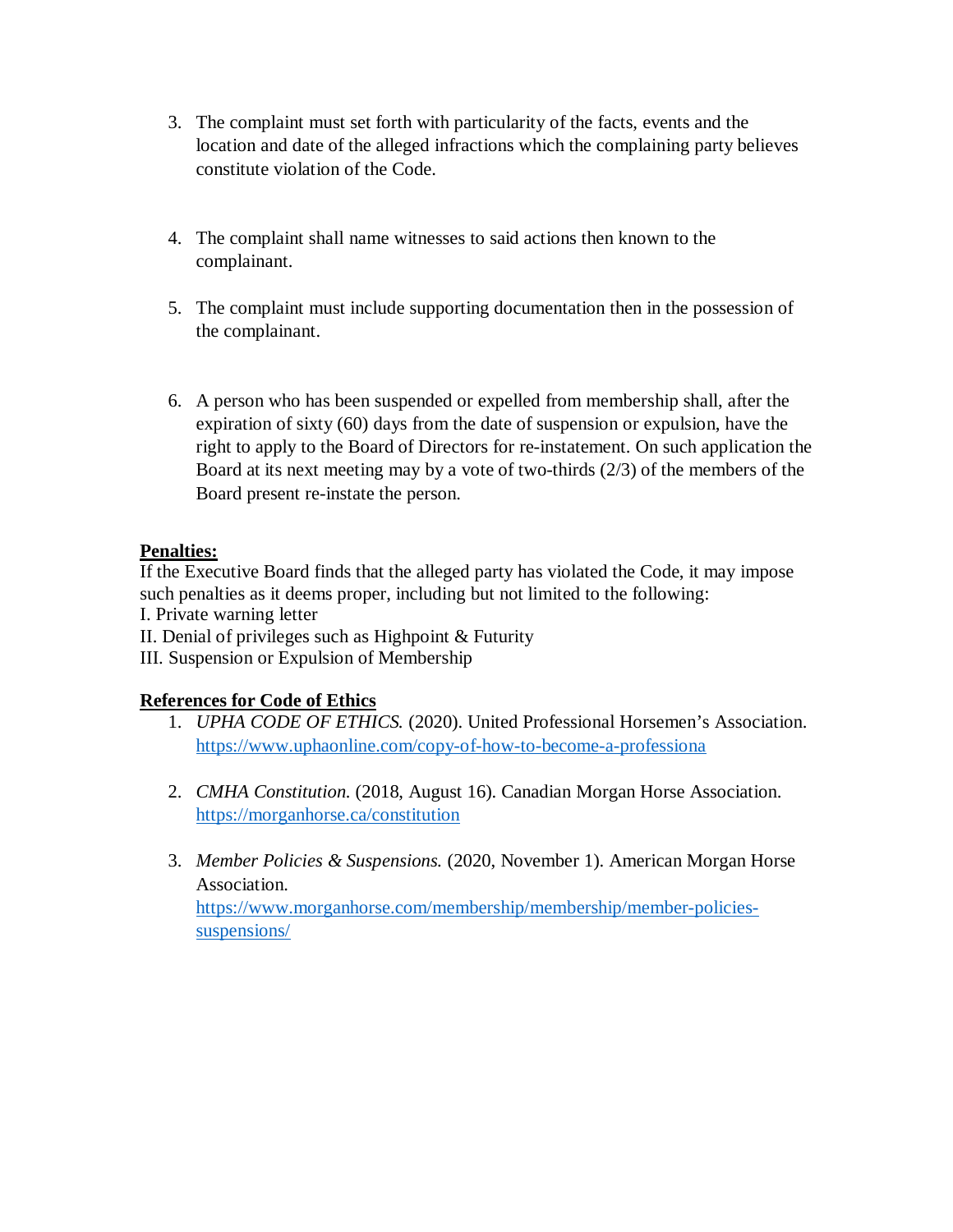# **Ontario Morgan Horse Club Social Media Policy**

### **Responsibility**

This social media policy is designed to encourage the appropriate and effective use of social media platforms, as well as provide guidelines for staff and members to exercise personal responsibility when using social media.

There is a great responsibility for those individuals who identify an affiliation with the OMHC and/or discuss OMHC related matters, to demonstrate behaviour that is consistent with the OMHC values and policies.

#### **Scope of Policy**

This policy covers all members of the OMHC. It also covers all individuals working or volunteering within the OMHC at all levels. This policy however, does not cover private and/or contractual disputes between two or more persons. Private emails, texts or messages between members over private dealings do not fall under this policy. The policy may take into effect if these matters are slandered publicly on personal or OMHC pages.

#### **Consequences**

Failure to comply with the OMHC Social Media Policy may result in the requirement to remove posts, comments, participation in OMHC online groups or other social media publications that are deemed in breach of this policy. Additionally, members may be subject to suspension ofmembership and/or OMHC activities, or other disciplinary proceedings as determined by the Board. See the Code of Ethics section for more indepth breakdown of complaints and penalties.

### **Appropriate Use of Social Media**

The OMHC engages with social media on a professional level. If any OMHC members/staff use social media channels they are asked to follow this policy and any other guidelines which are in place to ensure effective and appropriate usage. When using social media:

· Engage with others on social media platforms on a regular basis where appropriate

· Use appropriate language

· Use caution when making a decision to post information online.

· Ensure that your profile and any content you post are consistent with the professional image you present in respect of your association with the OMHC

· Make it clear in postings that you are speaking on your own behalf. If you disclose your affiliation with the OMHC, you must state that your views do not represent those of the OMHC.

Do not:

· Upload content deemed spam, disruptive, threatening, abusive, harassing, obscene, libellous or an invasion of another's privacy – this includes text, audio, gifs, photographs or videos